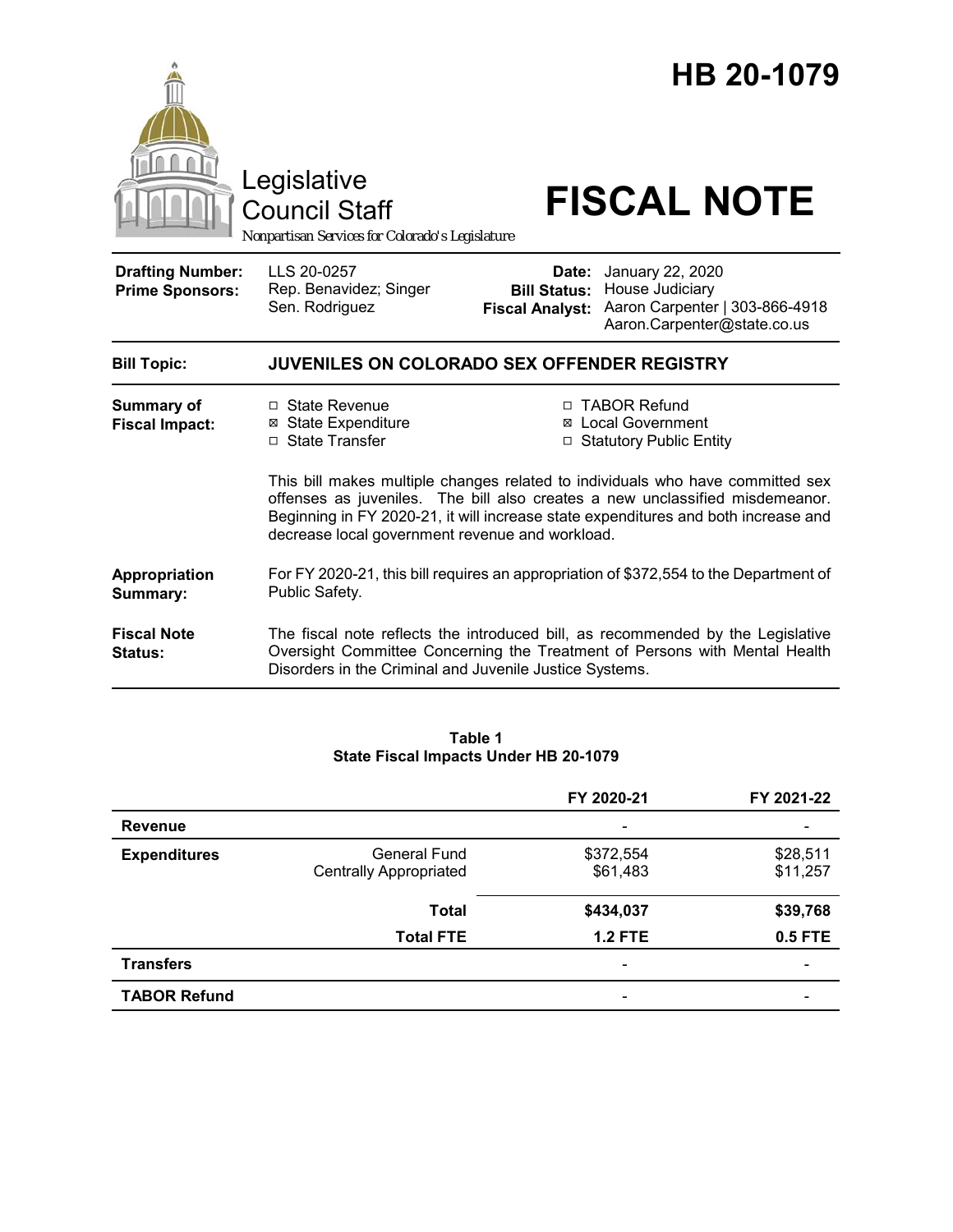## **Summary of Legislation**

The bill makes multiple changes related to how individuals who committed sex offenses as juveniles are registered and recorded. The bill also creates an unclassified misdemeanor. Further detail is provided below.

**Sex offender registration.** This bill eliminates the requirement to register on the Colorado sex offender registry for individuals who relocate to Colorado if the individual is only subject to registration based on an adjudication or conviction when he or she was a juvenile and was already relieved of the duty to register or was never required to register in the other state or jurisdiction. This bill also eliminates the requirement of lifetime registration for an adult who has more than one adjudication as a juvenile. This bill creates a process for the court to reconsider whether to require registration if new information has been discovered since the initial ruling. Further, the court is required to issue a ruling or set a mandatory hearing no later than 14 days before the end of each juvenile's sentence concerning their duty to register.

**Access to and use of juvenile records.** This bill limits access to juvenile records on the sex offender registry to law enforcement agencies, parole and probation personnel, the Division of Child Welfare in the Department of Human Services (DHS), and the victim. Local law enforcement agencies may not release or post information online pertaining to juveniles on the registry. The Colorado Bureau of Investigation (CBI) may release information about an individual registered if the person obtaining the information affirms in writing that it will not be posted online, used for financial benefit, or used with the intent to harass or intimidate any person. In addition, CBI must collect data on the number of times information is requested for juveniles on the registry.

**Unclassified misdemeanor.** Under the bill, a new unclassified misdemeanor is created for members of the public who submit a false statement for purposes of obtaining juvenile registry information or who use such information in a prohibited manner.

## **Background**

An individual convicted of certain sex offenses must be placed on the Colorado sex offender registry. Under current law, an individual convicted of an offense that requires registration in another state, or would require registration if the offense occurred in Colorado, must register in Colorado if he or she relocates to Colorado on a temporary or permanent basis. Registration is done with a local law enforcement agency based on where the individual resides. The CBI maintains a registry of convicted sex offenders within the state. It excludes offenders only convicted of misdemeanor offenses and juveniles adjudicated of sex crimes. Police departments and sheriff's offices also maintain local sex offender registries, some of which are online, such as the Sex Offender Tracking and Registration system, which is maintained by Douglas County, but includes records for many Colorado jurisdictions. Current law allows local law enforcement agencies to charge a fee to individuals for entry onto the Colorado sex offender registry. This fee is to be based on actual costs and may not exceed \$75 for the initial registration and \$25 for each subsequent quarterly or annual registration.

## **Comparable Crime Analysis**

Legislative Council Staff is required to include certain information in the fiscal note for any bill that creates a new crime, changes the classification of an existing crime, or changes an element of an existing crime. This section outlines data on crimes comparable to the offense in this bill and discusses assumptions on future rates of criminal conviction for those offense.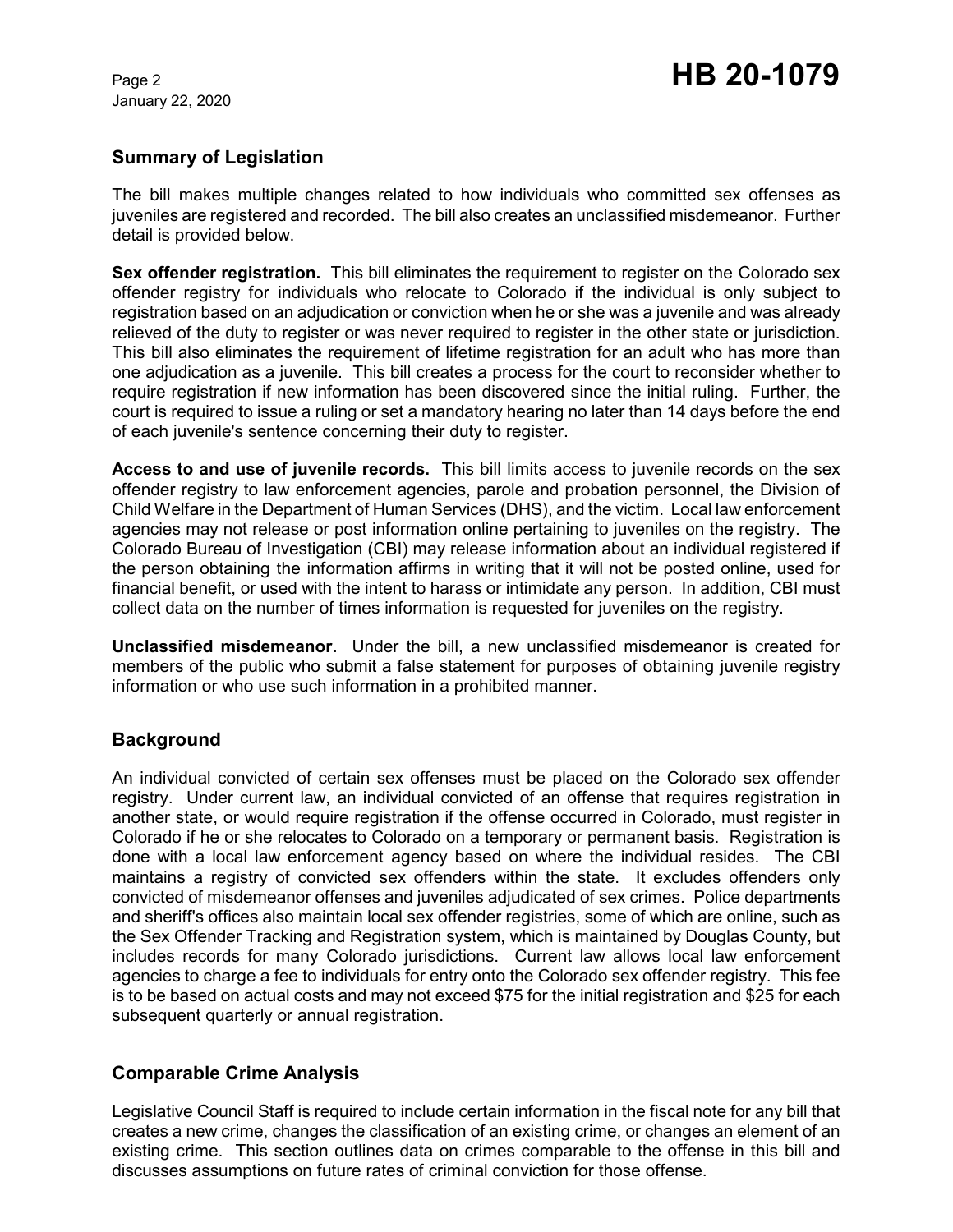**Prior conviction data and assumptions.** This bill creates a new unclassified misdemeanor offense for submitting a false statement for purposes of obtaining juvenile registry information or using such information in a prohibited manner, subject to a fine of up to \$1,000 upon conviction. To form an estimate on the prevalence of this new crime, the fiscal note analyzed the existing offense of improperly releasing information contained in child abuse or neglect records, a class 1 misdemeanor, as a comparable crime. From 2016 to 2018, there were no convictions for this existing offense.

**Assumptions.** The fiscal note assumes that individuals will comply with the provisions of the bill and that there will be minimal additional case filings or convictions for the new offense. Because the bill is not expected to have a tangible impact on criminal justice-related revenue or expenditures at the state or local levels, these potential impacts are not discussed further in this fiscal note. Visit leg.colorado.gov/fiscalnotes for more information about criminal justice costs in fiscal notes.

## **State Expenditures**

The bill increases state General Fund expenditures by \$434,037 and 1.2 FTE in FY 2020-21 and \$39,768 and 0.5 FTE in FY 2021-22 and future years in the Department of Public Safety (DPS). These costs, which are paid from the General Fund, are shown in Table 2 and discussed below.

|                                    |                   | FY 2020-21     | FY 2021-22 |
|------------------------------------|-------------------|----------------|------------|
| <b>Department of Public Safety</b> |                   |                |            |
| <b>Personal Services</b>           |                   | \$65,024       | \$28,036   |
| <b>Operating Expenses</b>          |                   | \$1,330        | \$475      |
| <b>Capital Outlay Costs</b>        |                   | \$6,200        | -          |
| <b>IT System Updates</b>           |                   | \$300,000      | -          |
| Centrally Appropriated Costs*      |                   | \$61,483       | \$11,257   |
|                                    | <b>Total Cost</b> | \$434,037      | \$39,768   |
|                                    | <b>Total FTE</b>  | <b>1.2 FTE</b> | 0.5 FTE    |

#### **Table 2 Expenditures Under HB 20-1079**

*\* Centrally appropriated costs are not included in the bill's appropriation.*

**Department of Public Safety.** Starting in FY 2020-21, the DPS will require a one-time 1.0 FTE system administrator to work with vendors to implement system enhancements to the Colorado Crime Information Center System and the Sex Offender Registry System. On an ongoing basis, the department requires 0.5 FTE customer support coordinator to develop forms for information requests, verify persons who are seeking information and process those requests, update criminal history records, and work with vendors. First year costs are prorated for the bill's effective date and reflect the General Fund pay date shift; standard operating and capital outlay costs are included.

• *IT system updates.* DPS will have one-time costs estimated at \$300,000 to update and modify the Colorado Crime Information Center System and the Sex Offender Registry System to allow for new searches within the systems, remove juvenile convictions for adults who are required to register, and to automatically update records. This is cost is based on other IT projects with similar complexity. Work will be performed by the system vendor.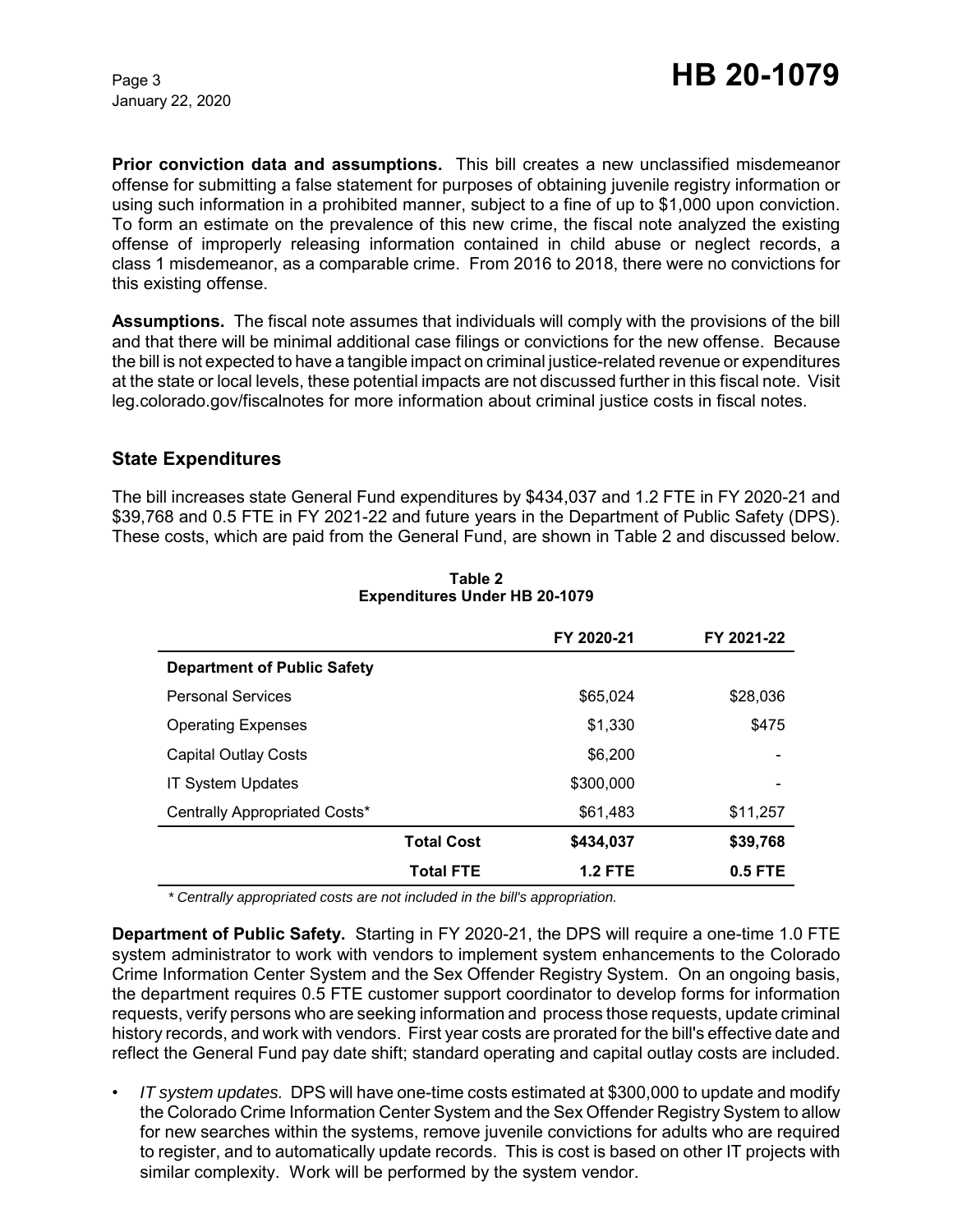**Department of Human Services.** Starting in FY 2020-21, costs and workload in the Department of Human Services (DHS) may increase to the extent that DHS employees are called on to testify in the new rehearings established by the bill. Additionally, legal services from the Department of Law may be required to prepare DHS employees to testify in court, which are charged at a rate of \$106.60 an hour when in excess of 100 hours. The fiscal note assumes that legal services costs will be addressed through the annual budget process as necessary.

**Judicial Department.** The bill will increase workload for the trial courts in the Judicial Department to accommodate additional hearings before the end of a juvenile's sentence, to review motions to reconsider when new information is discovered. Workload may also increase in the Office of the Child's Representative, which assists juveniles in delivering proceedings, may also have increased workload when they are appointed in these cases. Overall, it is assumed that this workload can be accomplished within existing appropriations. Should a change in funding be required for any agency or division with the Judicial Department, the fiscal note assumes it will be addressed through the annual budget process.

**Centrally appropriated costs.** Pursuant to a Joint Budget Committee policy, certain costs associated with this bill are addressed through the annual budget process and centrally appropriated in the Long Bill or supplemental appropriations bills, rather than in this bill. These costs, which include employee insurance, supplemental employee retirement payments, and indirect costs, are estimated to be \$61,483 in FY 2020-21 and \$11,257 in FY 2021-22.

#### **Local Government**

Beginning in FY 2020-21, this bill is expected to both increase and decrease revenue and workload for local governments, as described below. The exact impact to a particular local government will vary depending on the number of offenses committed within its jurisdiction and where the individual resides. To the extent that the bill reduces the number of individuals required to register, the bill reduces revenue from any registration fees and workload for the affected jurisdictions.

**District attorneys.** The bill increases workload and costs for district attorneys to prosecute a new unclassified misdemeanor offense, to attend additional hearings, and to provide additional victim notification. Overall, impacts are assumed to be minimal. District attorney offices are funded by counties, with each county in a judicial district contributing based on its population.

**Law enforcement agencies.** The bill eliminates the circumstances under which juveniles adjudicated of certain crimes can be listed on a local government's sex offender registry and prohibits this information from being released to any party other than another law enforcement agency. As such, the bill is anticipated to reduce workload for local law enforcement agencies.

## **Effective Date**

The bill takes effect August 5, 2020, if the General Assembly adjourns on May 6, 2020, as scheduled, and no referendum petition is filed.

## **State Appropriations**

For FY 2020-21, this bill requires a General Fund appropriation of \$372,554 and 1.2 FTE to the Department of Public Safety.